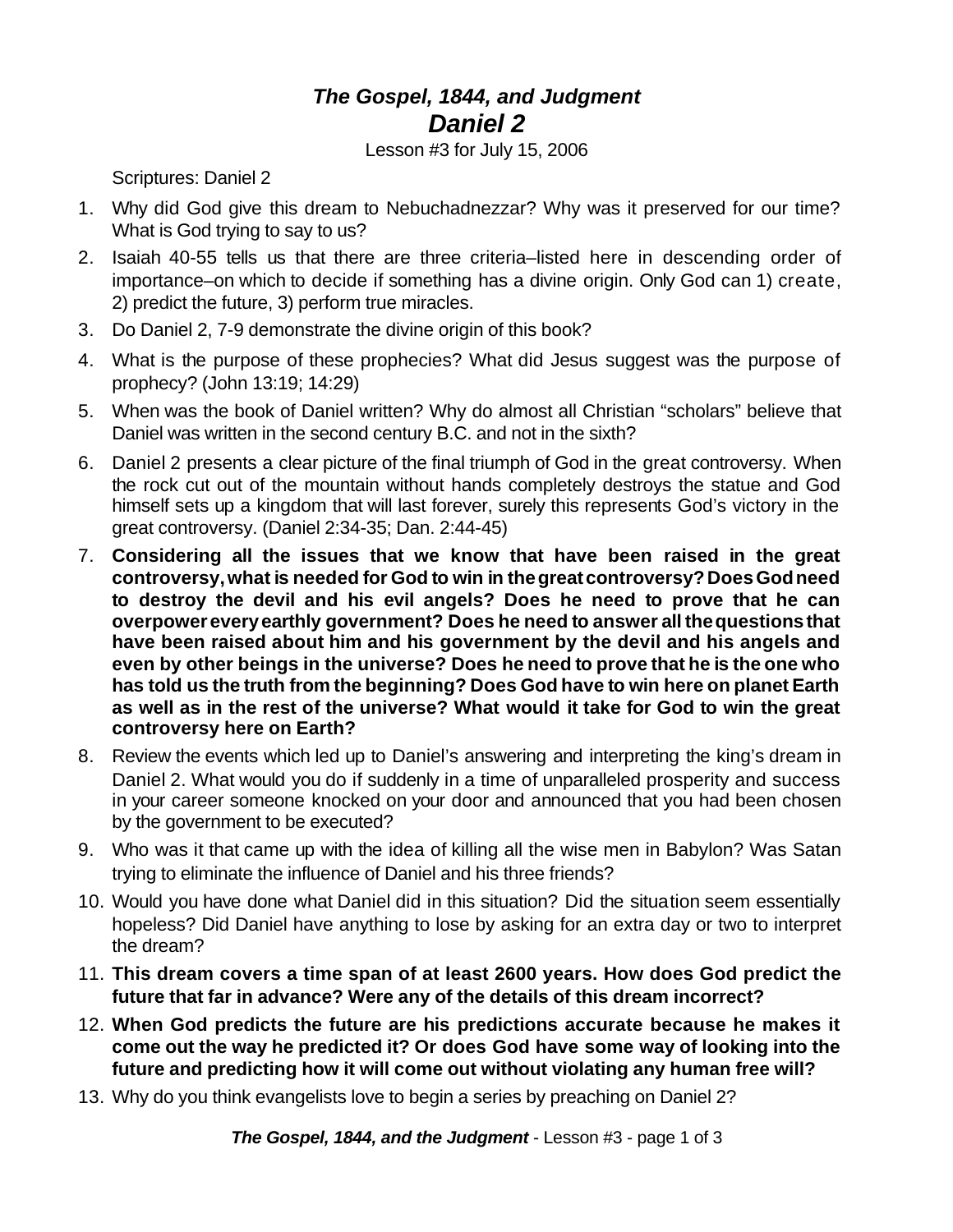- 14. **Why do you choose to believe this prophecyand the rest ofthe book of Daniel? Why do many Christians choose to reject Daniel as prophecy?**
- 15. Jesus quotes Daniel in Matthew 24:15 and Mark 13:14. He states that some of Daniel's prophecies were yet to be fulfilled. In light of this how can our Christian friends say that Daniel is a book written after the events predicted?
- 16. Review the four main kingdoms discussed in Daniel 2. Only two of them are named. Are you certain that we have correctly identified the rest of them?
- 17. **Why do you think this dream and its prophetic interpretation were given to Nebuchadnezzar and Daniel instead of to Jeremiah or Ezekiel or some other prophet? Is there a particular reason why God chose to give this prophecy at this time to these people?**
- 18. Look at Daniel's prayer in asking for the interpretation of the dream. "Four facts stand out in this prayer: (1) wisdom and power are God's; (2) God controls "times and seasons," as well as the movements of nations and powers; (3) 'He reveals deep and hidden things,' (Daniel 2:22) and those who walk with Him need not fear darkness; (4) He is a God who answers prayers." *Adult Teacher's SS Bible Study Guide*, p. 33.
- 19. "In the annals of human history, the growth of nations, the rise and fall of empires, appear as if dependent on the will and prowess of man; the shaping of events seems, to [500] a great degree, to be determined by his power, ambition, or caprice. But in the word of God the curtain is drawn aside, and we behold, above, behind, and through all the play and counter-play of human interest and power and passions, the agencies of the All-merciful One, silently, patiently working out the counsels of His own will. {PK 499.4}
- 20. "The Bible is its own expositor. Scripture is to be compared with scripture. The student should learn to view the word as a whole, and to see the relation of its parts. He should gain a knowledge of its grand central theme, of God's original purpose for the world, of the rise of the great controversy, and of the work of redemption. **He should understand the nature of the two principles that are contending for supremacy,and should learn to trace their working through the records of history and prophecy, to the great consummation. He should see how this controversy enters into every phase of human experience; how in every act of life he himself reveals the one or the other of the two antagonistic motives; and how, whether he will or not, he is even now deciding upon which side of the controversy he will be found.**" *Education* 190 (1903); *Counsels to Teachers* 462; *Lift Him Up* 115;*Mind, Character, and Personality, vol. 1,* 346
- 21. **Do we understand and are we able to see the workings of God and the workings of the devil through the play and counter play of human history? In our time?**
- 22. What is different about the fourth kingdom made of iron? What is implied by the fact that the feet and toes are part of iron and part of clay? Clearly there's a change in the government involved here from solid iron to iron and clay. What does that imply? Does Rome still rule? "If a man considers the origin of this great ecclesiastical dominion, he will easily perceive that the papacy is no other than the ghost of the deceased Roman empire, sitting crowned on the grave thereof." Thomas Hobbes, *Leviathan*.
- 23. When you review the prophecy of Daniel 2 how does it affect you? Are you amazed? Bored? Curious? Full of questions?
- 24. Do you believe that the book of Daniel was at least partly written for the people in Daniel's

*The Gospel, 1844, and the Judgment* - Lesson #3 - page 2 of 3